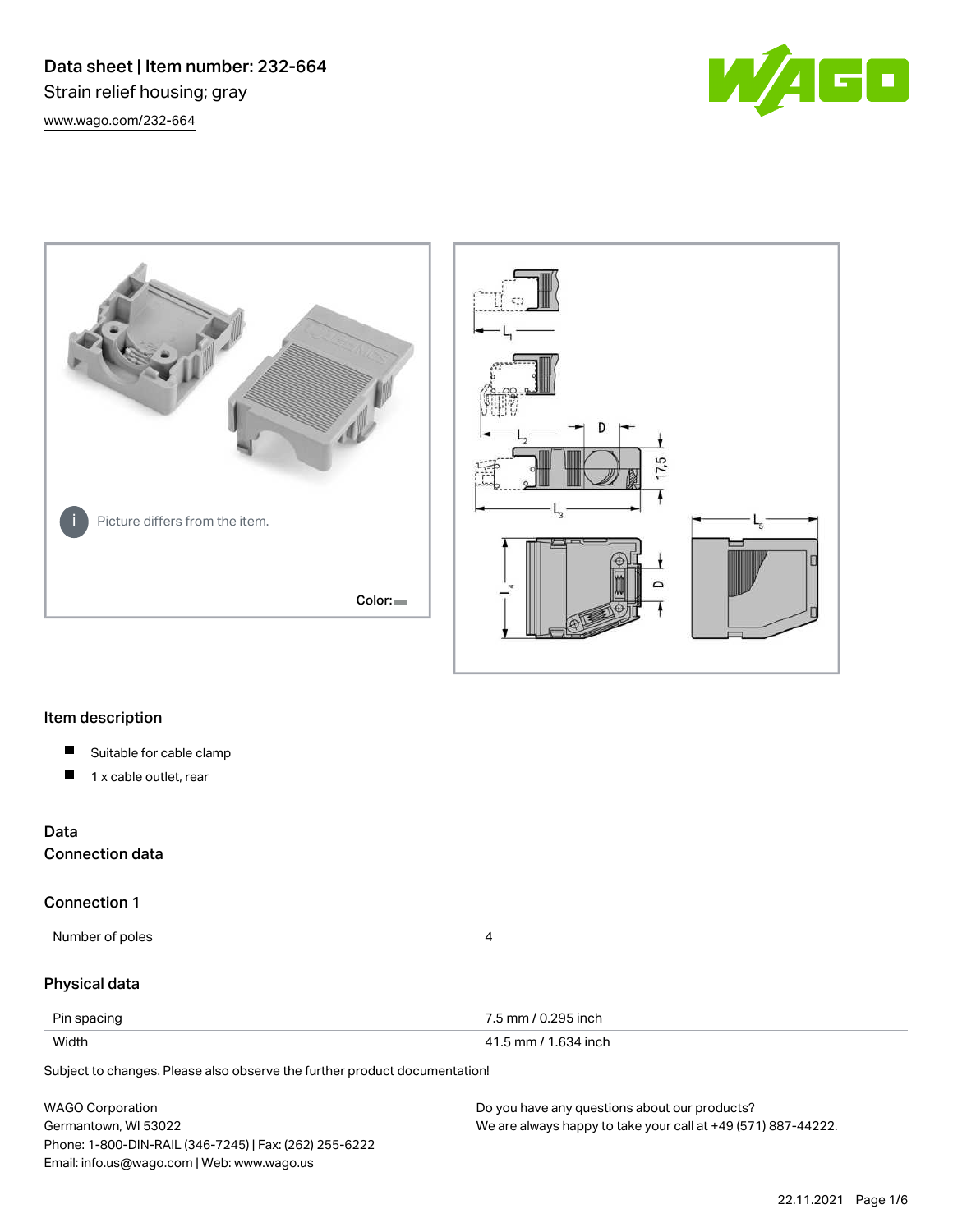[www.wago.com/232-664](http://www.wago.com/232-664)



| Height | / 0.689 inch<br>mm |
|--------|--------------------|
| Depth  | 299 inch           |

## Mechanical data

Suitable for standard male and female connectors

## Material data

| Color                       | gray             |  |
|-----------------------------|------------------|--|
| Insulation material         | Polyamide (PA66) |  |
| Flammability class per UL94 | V0               |  |
| Fire load                   | 0.27 MJ          |  |
| Weight                      | 7.1 g            |  |

# Commercial data

| <b>Product Group</b>  | 3 (Multi Conn. System) |  |
|-----------------------|------------------------|--|
| PU (SPU)              | 25 Stück               |  |
| Packaging type        | box                    |  |
| Country of origin     | DE                     |  |
| <b>GTIN</b>           | 4017332371827          |  |
| Customs tariff number | 8538908160             |  |

# Approvals / Certificates

## Ship Approvals

| Logo                           | Approval                                  | <b>Additional Approval Text</b> | Certificate<br>name              |
|--------------------------------|-------------------------------------------|---------------------------------|----------------------------------|
| ABS<br><b>Marris</b><br>$-701$ | <b>ABS</b><br>American Bureau of Shipping | $\overline{\phantom{0}}$        | 19-<br>HG15869876-<br><b>PDA</b> |

## Optional accessories

#### Marking accessories

| Marker |                                                                                                                                       |                                   |
|--------|---------------------------------------------------------------------------------------------------------------------------------------|-----------------------------------|
| O      | ltem no.: 2009-115/000-002<br>WMB-Inline; for Smart Printer; 1500 pieces on roll; stretchable 5 - 5.2 mm; plain; snap-on type; yellow | www.wago.com/2009-115<br>/000-002 |

Subject to changes. Please also observe the further product documentation!

WAGO Corporation Germantown, WI 53022 Phone: 1-800-DIN-RAIL (346-7245) | Fax: (262) 255-6222 Email: info.us@wago.com | Web: www.wago.us

Do you have any questions about our products? We are always happy to take your call at +49 (571) 887-44222.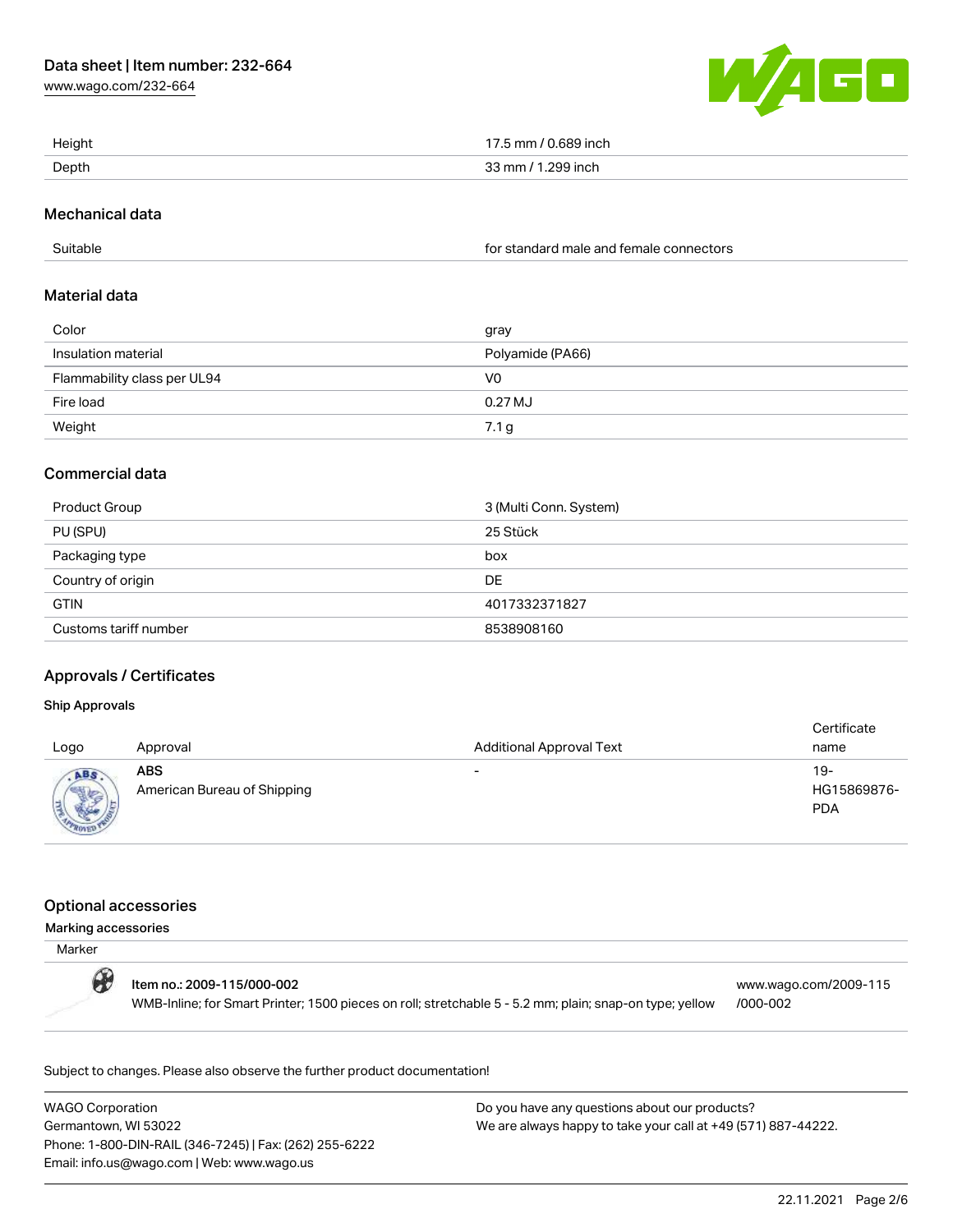

|                       | Item no.: 2009-115/000-007<br>WMB-Inline; for Smart Printer; 1500 pieces on roll; stretchable 5 - 5.2 mm; plain; snap-on type; gray                        | www.wago.com/2009-115<br>/000-007 |
|-----------------------|------------------------------------------------------------------------------------------------------------------------------------------------------------|-----------------------------------|
| B                     | Item no.: 2009-115/000-017<br>WMB-Inline; for Smart Printer; 1500 pieces on roll; stretchable 5 - 5.2 mm; plain; snap-on type; light<br>green              | www.wago.com/2009-115<br>/000-017 |
| $\boldsymbol{\theta}$ | Item no.: 2009-115/000-023<br>WMB-Inline; for Smart Printer; 1500 pieces on roll; stretchable 5 - 5.2 mm; plain; snap-on type; green                       | www.wago.com/2009-115<br>/000-023 |
| $\boldsymbol{\theta}$ | Item no.: 2009-115/000-024<br>WMB-Inline; for Smart Printer; 1500 pieces on roll; stretchable 5 - 5.2 mm; plain; snap-on type; violet                      | www.wago.com/2009-115<br>/000-024 |
|                       | Item no.: 2009-115<br>WMB-Inline; for Smart Printer; 1500 pieces on roll; stretchable 5 - 5.2 mm; plain; snap-on type; white                               | www.wago.com/2009-115             |
|                       | Item no.: 793-5501/000-007<br>WMB marking card; as card; for terminal block width 5 - 17.5 mm; stretchable 5 - 5.2 mm; plain; snap-on<br>type; gray        | www.wago.com/793-5501<br>/000-007 |
|                       | Item no.: 793-5501/000-012<br>WMB marking card; as card; for terminal block width 5 - 17.5 mm; stretchable 5 - 5.2 mm; plain; snap-on<br>type; orange      | www.wago.com/793-5501<br>/000-012 |
|                       | Item no.: 793-5501/000-014<br>WMB marking card; as card; for terminal block width 5 - 17.5 mm; stretchable 5 - 5.2 mm; plain; snap-on<br>type; brown       | www.wago.com/793-5501<br>/000-014 |
|                       | Item no.: 793-5501/000-017<br>WMB marking card; as card; for terminal block width 5 - 17.5 mm; stretchable 5 - 5.2 mm; plain; snap-on<br>type; green       | www.wago.com/793-5501<br>/000-017 |
|                       | Item no.: 793-5501/000-023<br>WMB marking card; as card; for terminal block width 5 - 17.5 mm; stretchable 5 - 5.2 mm; plain; snap-on<br>type; light green | www.wago.com/793-5501<br>/000-023 |
|                       | ltem no.: 793-5501/000-024<br>WMB marking card; as card; for terminal block width 5 - 17.5 mm; stretchable 5 - 5.2 mm; plain; snap-on<br>type; violet      | www.wago.com/793-5501<br>/000-024 |

Subject to changes. Please also observe the further product documentation!

WAGO Corporation Germantown, WI 53022 Phone: 1-800-DIN-RAIL (346-7245) | Fax: (262) 255-6222 Email: info.us@wago.com | Web: www.wago.us

Do you have any questions about our products? We are always happy to take your call at +49 (571) 887-44222.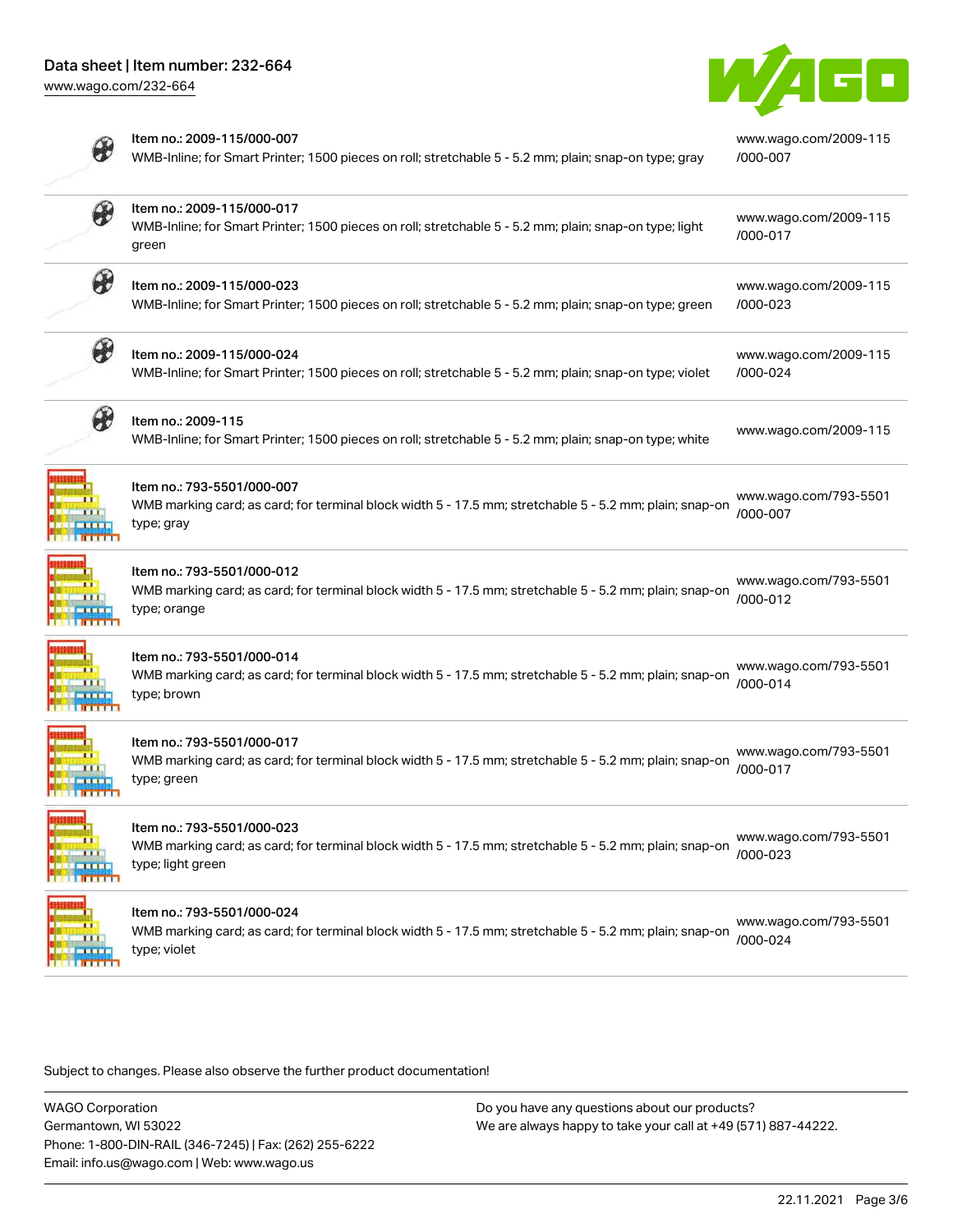# Data sheet | Item number: 232-664

[www.wago.com/232-664](http://www.wago.com/232-664)



#### Item no.: 793-501/000-002

Item no.: 793-501/000-012

WMB marking card; as card; not stretchable; plain; snap-on type; yellow



[www.wago.com/793-501](http://www.wago.com/793-501/000-002) [/000-002](http://www.wago.com/793-501/000-002)

[www.wago.com/793-501](http://www.wago.com/793-501/000-007)

[www.wago.com/793-501](http://www.wago.com/793-501/000-017)

[/000-007](http://www.wago.com/793-501/000-007)

[/000-017](http://www.wago.com/793-501/000-017)

[/000-023](http://www.wago.com/793-501/000-023)

[/000-006](http://www.wago.com/793-501/000-006)

[/000-005](http://www.wago.com/793-501/000-005)

[/000-024](http://www.wago.com/793-501/000-024)

# Item no.: 793-501/000-007 WMB marking card; as card; not stretchable; plain; snap-on type; gray

| Item no.: 793-501/000-017                                                    |
|------------------------------------------------------------------------------|
| WMB marking card; as card; not stretchable; plain; snap-on type; light green |

WMB marking card; as card; not stretchable; plain; snap-on type; orange

[www.wago.com/793-501](http://www.wago.com/793-501/000-012) [/000-012](http://www.wago.com/793-501/000-012)

[www.wago.com/793-501](http://www.wago.com/793-501/000-023)

[www.wago.com/793-501](http://www.wago.com/793-501/000-006)

[www.wago.com/793-501](http://www.wago.com/793-501/000-005)

[www.wago.com/793-501](http://www.wago.com/793-501/000-024)

 $\mathbf{H}$ **TELETI** 

Item no.: 793-501/000-023 WMB marking card; as card; not stretchable; plain; snap-on type; green



Item no.: 793-501/000-006 WMB marking card; as card; not stretchable; plain; snap-on type; blue

Item no.: 793-501/000-005 WMB marking card; as card; not stretchable; plain; snap-on type; red  $\overline{B}$   $\overline{B}$   $\overline{B}$   $\overline{B}$   $\overline{B}$ 

Item no.: 793-501

[www.wago.com/793-501](http://www.wago.com/793-501)<br>WMB marking card; as card; not stretchable; plain; snap-on type; white



Item no.: 793-501/000-024 WMB marking card; as card; not stretchable; plain; snap-on type; violet



## Item no.: 793-5501/000-005

WMB marking card; as card; for terminal block width 5 - 17.5 mm; stretchable 5 - 5.2 mm; plain; snap-on type; red [www.wago.com/793-5501](http://www.wago.com/793-5501/000-005) [/000-005](http://www.wago.com/793-5501/000-005)



Item no.: 793-5501/000-002

WMB marking card; as card; for terminal block width 5 - 17.5 mm; stretchable 5 - 5.2 mm; plain; snap-on type; yellow [www.wago.com/793-5501](http://www.wago.com/793-5501/000-002) [/000-002](http://www.wago.com/793-5501/000-002)

Subject to changes. Please also observe the further product documentation!

WAGO Corporation Germantown, WI 53022 Phone: 1-800-DIN-RAIL (346-7245) | Fax: (262) 255-6222 Email: info.us@wago.com | Web: www.wago.us Do you have any questions about our products? We are always happy to take your call at +49 (571) 887-44222.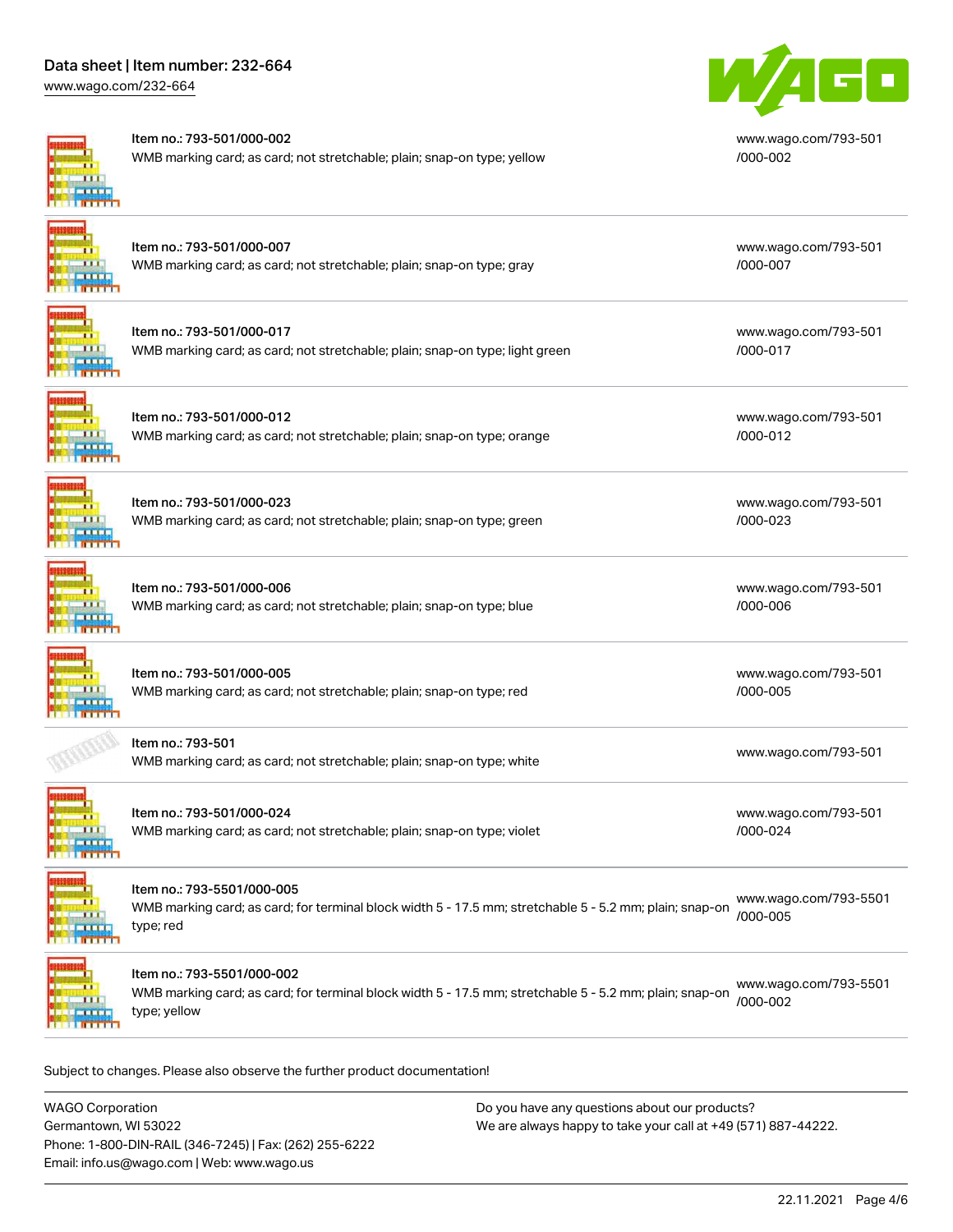[www.wago.com/232-664](http://www.wago.com/232-664)



[www.wago.com/2009-115](http://www.wago.com/2009-115/000-012)

[www.wago.com/2009-115](http://www.wago.com/2009-115/000-006)

[/000-006](http://www.wago.com/2009-115/000-006)



#### Item no.: 793-5501/000-006

WMB marking card; as card; for terminal block width 5 - 17.5 mm; stretchable 5 - 5.2 mm; plain; snap-on [www.wago.com/793-5501](http://www.wago.com/793-5501/000-006) type; blue [/000-006](http://www.wago.com/793-5501/000-006)

## Item no.: 793-5501

WMB marking card; as card; for terminal block width 5 - 17.5 mm; stretchable 5 - 5.2 mm; plain; snap-on [www.wago.com/793-5501](http://www.wago.com/793-5501) type; white



## Item no.: 2009-115/000-012

WMB-Inline; for Smart Printer; 1500 pieces on roll; stretchable 5 - 5.2 mm; plain; snap-on type; orange [/000-012](http://www.wago.com/2009-115/000-012)



# Item no.: 2009-115/000-006

WMB-Inline; for Smart Printer; 1500 pieces on roll; stretchable 5 - 5.2 mm; plain; snap-on type; blue

#### **Mounting**

|  | Mounting accessories |  |  |  |
|--|----------------------|--|--|--|
|  | Item no.: 209-173    |  |  |  |

| 10011110 2037170                               |                      |
|------------------------------------------------|----------------------|
| Fixing screw; for cable clamp; 7 or more poles | www.wago.com/209-173 |

| ۰.<br>×<br>٠ |  |
|--------------|--|
|              |  |

ø

| <b>Contract Contract Contract</b><br><b>AND</b> | Item no.: 209-176                            | www.wago.com/209-176 |  |
|-------------------------------------------------|----------------------------------------------|----------------------|--|
|                                                 | Fixing screws; for cable clamp; 4- to 6-pole |                      |  |

# Item no.: 209-177

nem no... 209-177<br>Cable clamp; for strain relief; 4- to 6-pole [www.wago.com/209-177](http://www.wago.com/209-177)

# Downloads Documentation

| Additional Information |            |        |          |
|------------------------|------------|--------|----------|
| Technical explanations | 2019 Apr 3 | pdf    | Download |
|                        |            | 2.0 MB |          |

# CAD files

## CAE data

| EPLAN Data Portal 232-664 | URL | Download |
|---------------------------|-----|----------|
|                           |     |          |

# Environmental Product Compliance

#### Compliance Search

Environmental Product Compliance 232-664

Subject to changes. Please also observe the further product documentation!

Do you have any questions about our products? We are always happy to take your call at +49 (571) 887-44222.

URL [Download](https://www.wago.com/global/d/ComplianceLinkMediaContainer_232-664)